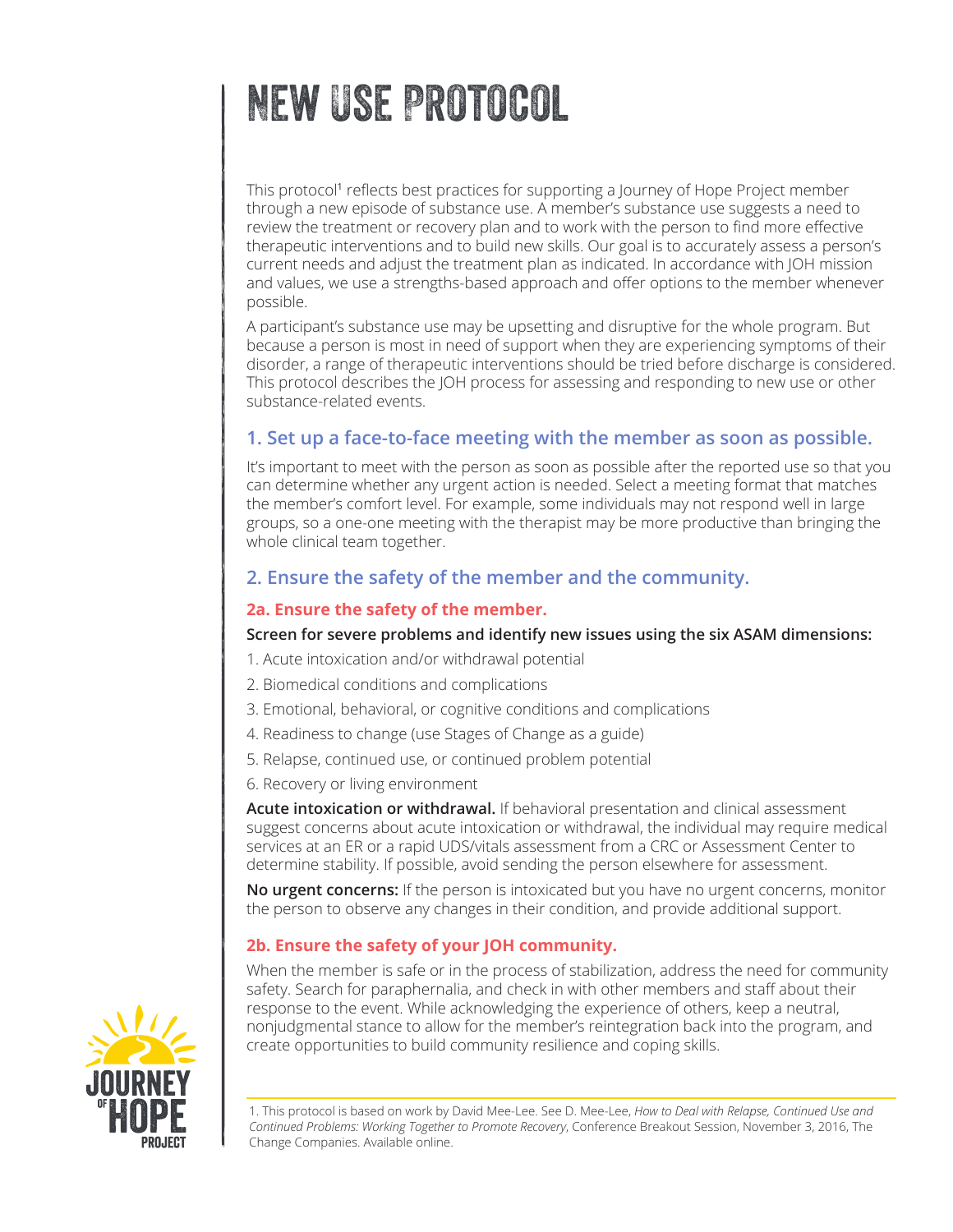# **3. Talk with the person about what contributed to this episode of substance use.**

When engaging the person in conversation, practice the following:

- Withhold judgment. If needed, process your own reactions to the participant's use before engaging in the discussion. Seek support in understanding your own emotions before addressing the situation. It's ok to ask for help!
- Allow the member to describe what happened and what they were going through.
- Don't dismiss the person's experience.
- Use ASAM criteria or chain analysis to identify what led to using.
- Avoid lecturing the member about the program rules.

#### **3a. The current lapse is one of several.**

If this current use is one of several that have occurred over the course of the participant's time at Journey of Hope, or if it seems to be a slide back into continued use, take another look at what the person wants and their goals for treatment.

Alert JOH senior leadership when participants have more than one substance-related event.

#### **3b. The member appears to have deliberately used.**

If the member appears to have willingly used (for example, if they say they "just wanted to get high") or expresses no interest in creating or adhering to a new treatment plan, explore their understanding of their treatment plan and review their goals and steps. Work with the person to assess their current stage of change, and use this information to tailor interventions to their current stage. For example, if the member has moved from the action stage of change to the contemplation stage, working through a decisional balance exercise may help explore their ambivalence. Do they still wish to be in a structured treatment program?

# **4. Collaborate with the member to develop a therapeutic agreement, adjust the treatment plan, or create some other therapeutic response to the behavior.**

The therapeutic response should address any new areas of need that emerged during the multidimensional assessment. You may want to consider the following:

- What part of the treatment plan worked? For example, did the person effectively use skills in some instances?
- What didn't go according to plan? Take time to identify barriers as well as the participant's strengths and tools the person can draw on to overcome threats to their wellbeing in the future.
- What are some realistic, attainable steps the person could take? Identify new skills or strategies to try.
- How can the program help? New or revised agreements should include steps for the program as well as for the member. Document how we will adjust our approach to help the person bounce back and build skills.
- Is the current level of care a good fit? Can the person accomplish their goals in their current level of care, or is a different level of care clinically indicated? The appropriate level of care is based on the individualized treatment plan and on the member's agreeing to move to a different level of care.
- Would the member do better in a different JOH program? If you and the member believe this is the case, please reach out to the JOH management team to proceed.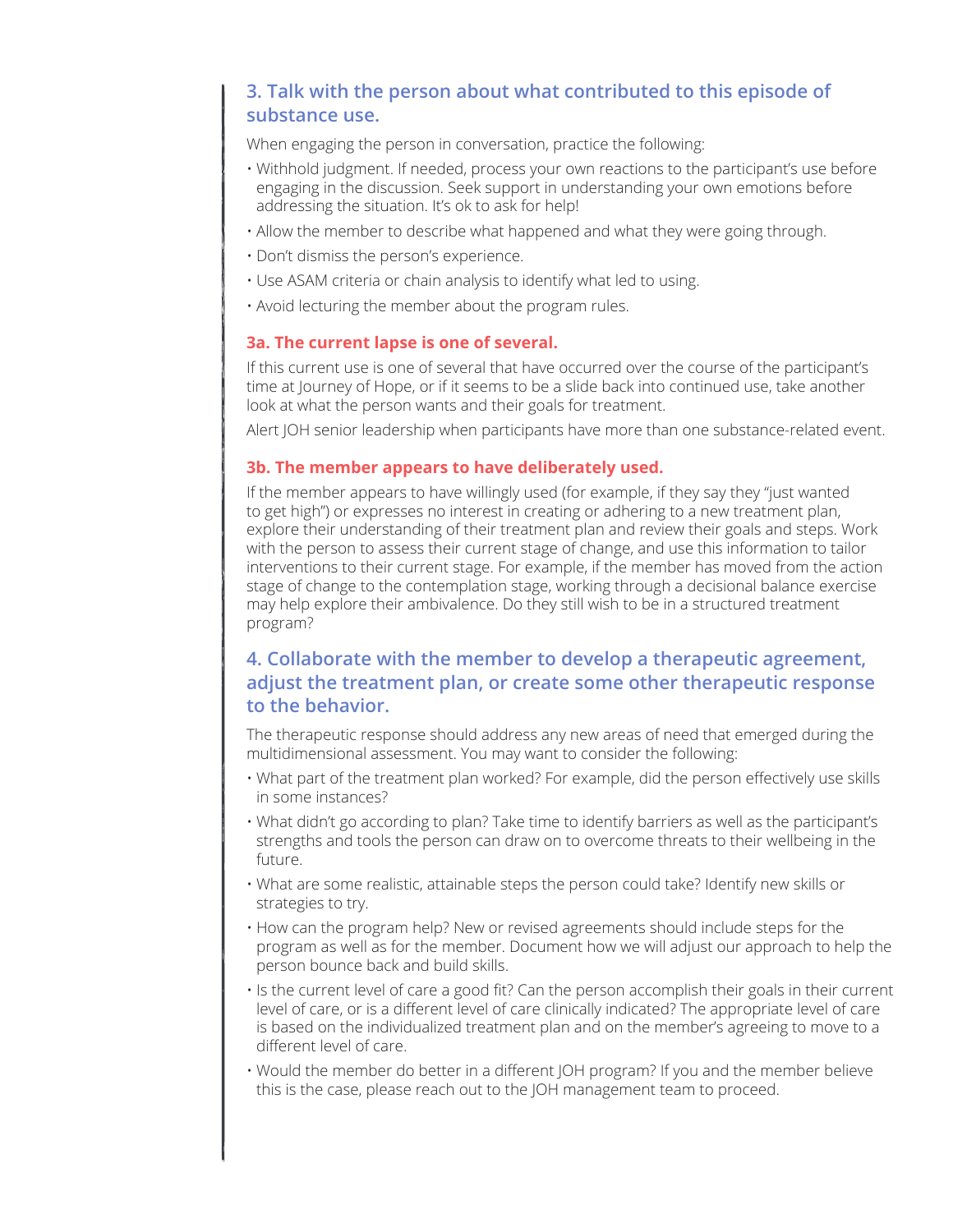# **5. At the point specified in the treatment plan, work with the member to assess the effectiveness of the revised plan.**

Shortly after implementation of a revised plan, the treatment team and the member should meet to look at whether the new plan has been helpful in increasing motivation and facilitating behavior change.

#### **5a. The person is motivated and has not continued to use.**

If the clinical team determines that the person is invested in changing their behavior, continue the person's treatment.

#### **5b. Person appears to be unmotivated and not invested in their recovery.**

If the problematic behavior continues or the clinical team determines that the person is not invested in their recovery, the treatment team may continue to work with the person (starting at step 2), or may consider involuntary discharge (see discharge process).

# **Discharge Process**

Discharge from a JOH program should be a last resort that is considered only after all other possibilities have been exhausted. Discharge is at the discretion of each Journey of Hope program.

## **D1. Discuss discharge with the person.**

The discussion with the member about involuntary discharge should include the smaller clinical team. When preparing for this discussion:

- If JOH senior management has not been alerted to the situation yet, include them before proceeding.
- Ensure that considering discharge is not an emotional reaction to your own feelings. If needed, allow some time to understand your own reactions to the situation. Seek support to manage your emotions before talking with the person about discharge.
- Consider whether the behaviors were observed and by whom, or were based on hearsay.

When discussing discharge with the person, you must:

- Let the person know that they are at risk for an involuntary discharge from the Journey of Hope Program
- Be clear, concrete, and concise about the specific behavior that is leading to the possible discharge; and
- Offer the person a 24-hour window in which to appeal.

In addition:

- Respect the participant's experience and point of view even when it differs from that of the clinical team.
- Highlight the person's progress in treatment.

## **D2. After discussing the involuntary discharge, offer the person an opportunity to appeal within 24 hours.**

- Let the person know how they should submit their appeal. If person isn't a strong writer or prefers to express themselves in other ways, account for their preference in the appeal assignment. Also consider the person's capacity for insight and self-reflection, and remember to be understanding of a person's strengths and weaknesses.
- Schedule the appeal decision meeting at the end of the first meeting so the participant knows exactly when the deadline is for submitting the appeal.